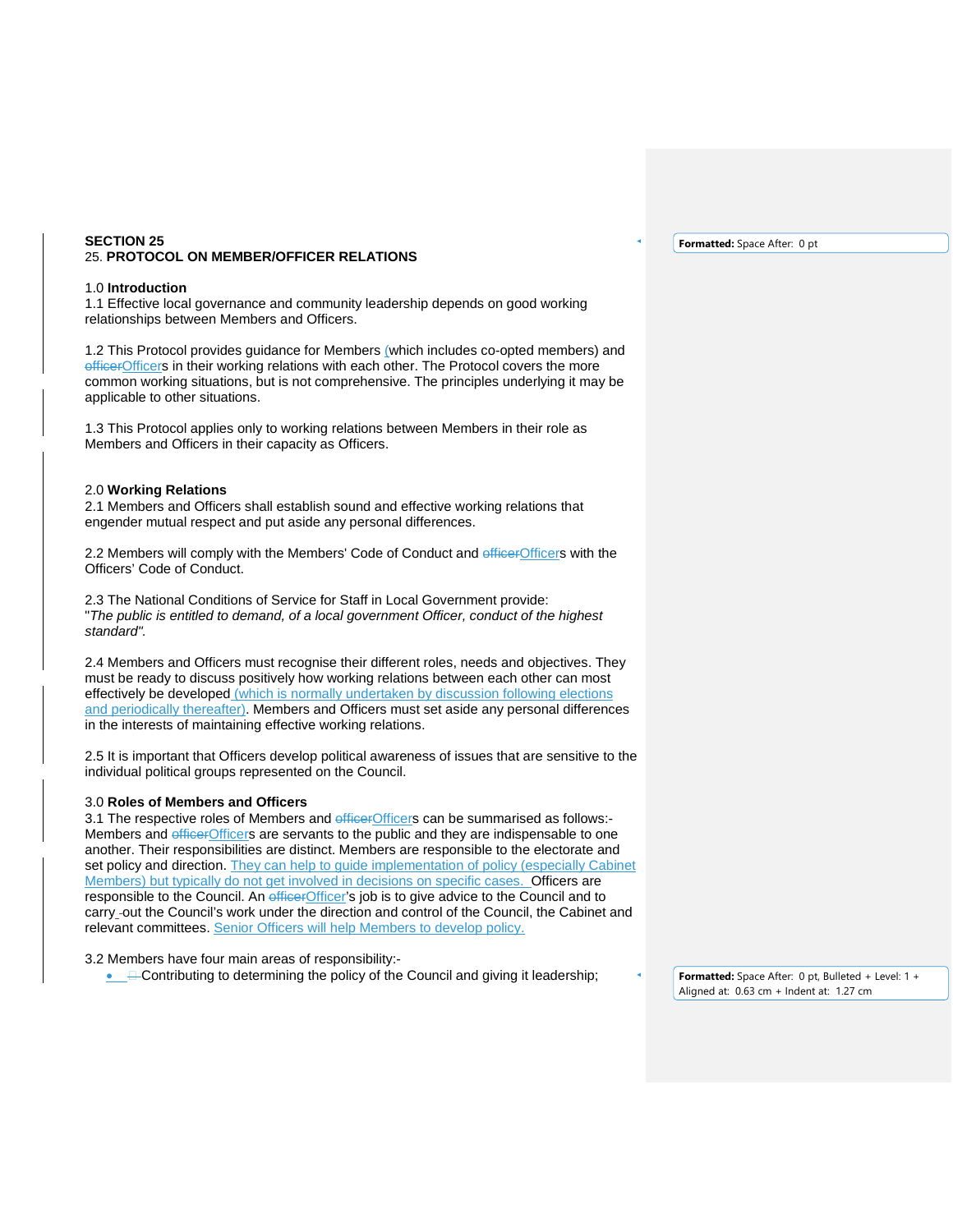- $\Box$  Monitoring and reviewing the performance of the Council in implementing that policy and delivering services;
- **E-Representing the Council in their local areas and externally;**
- **Acting as advocates on behalf of their constituents.**:

### 3.3 An efficerOfficer's role is:-

- To give advice and information to all Members on an impartial basis;
- To help Members formulate policies; and
- To implement policies determined by the authority, provided the policies are within the law.
- In all advice, including reports, it is the responsibility of the efficerOfficer to express his/her own objective professional advice in an objective professional manner and make recommendations based on this.

# 3.4 Through performance appraisal, target setting and day to day management,

officerOfficers receive guidance and direction their instructions from their Line Managers. Members are not authorised to ask instruct officerOfficers to undertake specific tasks other than:-

- Through the formal decision-making process (Council, Cabinet, Committees etc);
- To request the provision of consumable resources provided by the Council for the use of Members;
- Where staff have been specifically allocated to give support to a Member, a group of Members, or all Members.

# **4.0 Expectations**

- 4.1 Members can expect from efficerOfficers:-
- a) A commitment to the Council as a whole and not to any political group.
- b) A working partnership.

c) An understanding of and support for respective roles, workloads and the differing pressures.

d) Timely response to enquiries and complaints in accordance with the agreed procedure for handling Member queries.

e) Clear, oObjective advice, not influenced by political views or preference, which does not compromise the political neutrality of efficerOfficers.

f) Regular, up-to-date information on matters that can reasonably be considered appropriate and relevant to their needs, having regard to any individual responsibilities that they have and positions that they hold.

g) Awareness of and sensitivity to the political environment.

- h) Respect, courtesy and dignified behaviour appropriate to the occasion.
- i) Training and development in order to carry out their role effectively.
- j) A high level of integrity and confidentiality, appropriate to the situation.

k) Not to have *efficerOfficers'* personal issues raised with them outside the agreed procedures.

l) That they will not attempt to influence improperly any Member to advance efficerOfficers' personal interests or influence improperly a decision

m) At all times compliance with the Code of Conduct for Officers

n) Support for the role of Members as the local representatives of the Council, within any

scheme of support for Members`, which may be approved by the authority.

**Formatted:** Space After: 0 pt

**Formatted:** Space After: 0 pt, Bulleted + Level: 1 + Aligned at: 0.63 cm + Indent at: 1.27 cm

**Formatted:** Space After: 0 pt

**Formatted:** Space After: 0 pt, Bulleted + Level: 1 + Aligned at: 0.63 cm + Indent at: 1.27 cm

**Formatted:** Space After: 0 pt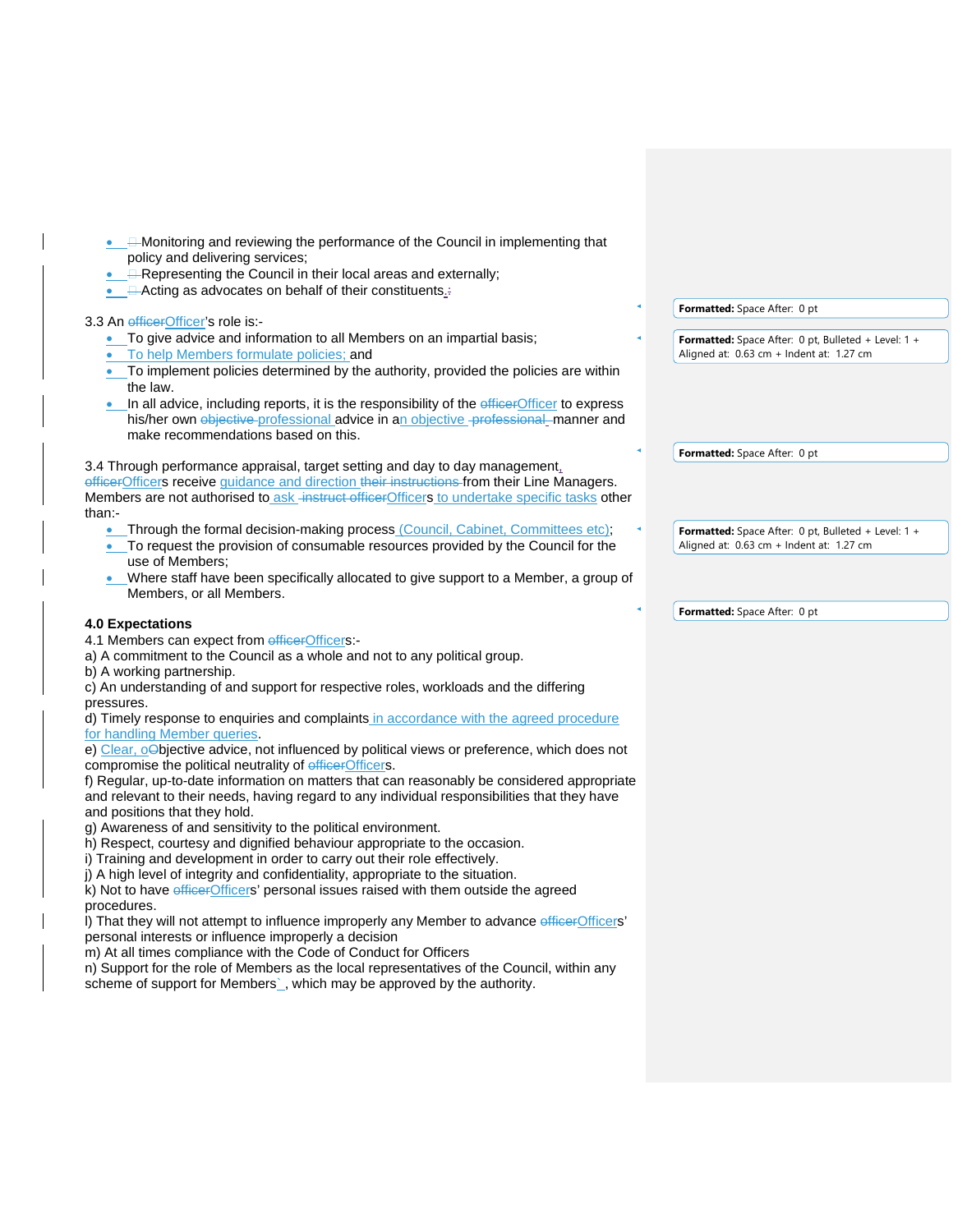4.2 Officers can expect from Members:

a) A working partnership.

b) An understanding of and support for respective roles, workloadse and differing pressures. c) Leadership and direction.

d) Respect for their advice and as a person, courtesy and dignified behaviour appropriate to the occasion as set out within the Flintshire Standard.

e) A high level of integrity and confidentiality appropriate to the situation.

f) Not to be subject to bullying or to be put under undue pressure to accord with a Member's wishes.

g) Not to use their position or relationship with efficer Officers improperly to advance their personal interests, or those of others, or to improperly influence decisions.

h) That Members will at all times comply with the Council's Code of Conduct.

i) Appropriate scrutiny of decisions that focuses on objective measures of performance and outcomes

j) Respect for differing working hours and working patterns with appropriate time being allowed for responding to queries and concerns as set out in the agreed procedure

### **5.0 Courtesy**

5.1 Mutual respect between Members and Officers is essential, it is important that any dealings between the parties should observe the highest standards of behaviour and courtesy towards each other and will not take or attempt to take unfair advantage of their position.

5.2 Members and Officers should have regard to the formality of the occasion as to the mode of address they choose to adopt. In particular, in formally convened meetings and/or meetings open to the public a formal mode of address should be adopted. In all other cases Members and Officers will respect preferred modes of address.

5.3 The behaviours expected are set out in more detail within the Flintshire Standard which also includes a mechanism for informally resolving disputes between Members and Officers.

# 6 **Officers Giving Advice and Information to Political Groups**

6.1 There is now statutory recognition for political groups. and it It is common practice for such groups to give preliminary consideration to matters of Council business in advance of such mattersthem being considered by the relevant Council decision making bodvat Council, Cabinet or Committee, though for some committees (such as Planning Committee and Overview and Scrutiny Committees) it is not appropriate to apply a "political whip". Officers may properly be called upon to support and contribute to such deliberations by political groups.

6.2 The support provided by Officers can take many forms, ranging from a briefing meeting with a Chairperson or Spokesperson prior to a Committee meeting, to a presentation to a full political group meeting. Whilst in practice such Officer support is likely to be in most demand from whichever political group is for the time being in control of the Council, such support is available to all political groups.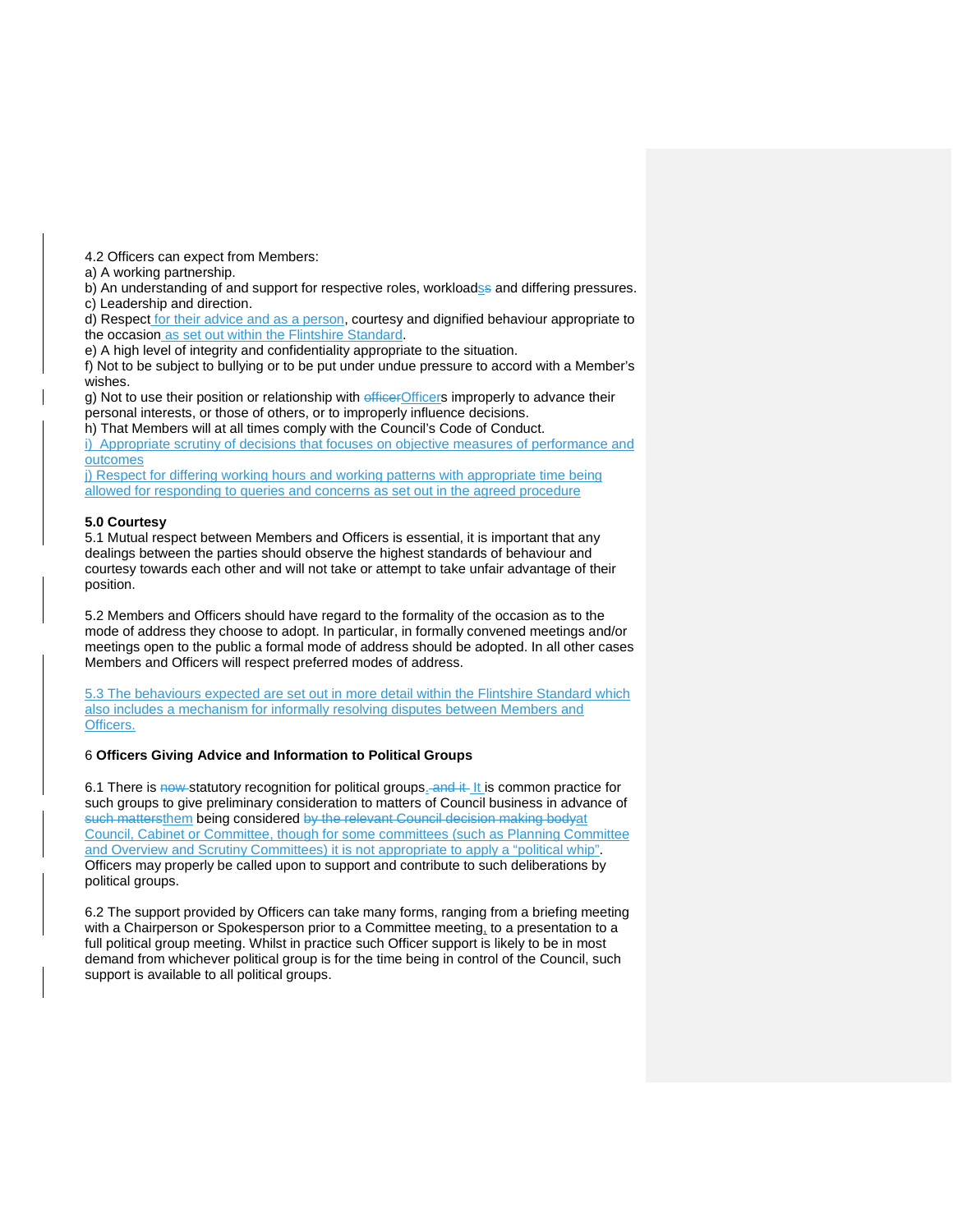6.3 Certain points must, however, be clearly understood by all those participating in this type of process, Mmembers and Oefficers alike. In particular:

(a) Officer support in these circumstances must not extend beyond providing information and advice in relation to matters of Council business. Officers must not be involved in advising on matters of political group business. The observance of this distinction will be assisted if Officers are not expected to be present at meetings, or parts of meetings, when matters of political group business are to be discussed;

(b) Political group meetings, whilst they form part of the preliminaries to Council decision making, are not empowered to make decisions on behalf of the Council. Conclusions reached at such meetings do not, therefore, rank as Council decisions and it is essential that they are not interpreted or acted upon as such; and

(c) Similarly, where Officers provide information and advice to a political group meeting in relation to a matter of Council business, this cannot act as a substitute for providing all necessary information and advice to the County Council or the relevant Committee or Sub-Committee when the matter in question is considered.

6.4 Special care needs to be exercised whenever Officers are involved in providing information and advice to a political group meeting which includes persons who are not memberMembers of the Council. Such persons will not be bound by the National Code of Local Government Conduct (in particular, the provisions concerning the declaration of interests and confidentiality) and for this and other reasons Officers may not be able to provide the same level of information and advice as they would to a Members only meeting.

6.5 Officers must respect the confidentiality of any political group discussions at which they are present in the sense that they should not relay the content of any such discussions to another political group.

6.6 Any particular cases of difficulty or uncertainty in this area of Officer advice to political groups should be raised with the Chief Executive who will discuss them with the relevant Group Leader(s).

#### 7.0 **Support Services to Members**

7.1 Members will use support services and resources provided by the Council only for Council business. Support services shall not be used for political or campaigning activity, or for private purposes.

7.2 The Council provides support services to memberMembers only in designated areas (including stationery, IT facilities, printing, photo-copying, travel, transport and parking arrangement, etc.) to assist memberMembers in discharging their role as Members of the Council.

7.3 Support services are provided to the Political Group Leaders by the Members' Services Section of the Democracy and Governance Manager DepartmentPortfolio. Individual Departments services may, in addition, provide support services to an Cabinet Member with Portfolio, Lead Members, Chairs of Scrutiny Committees and Panel Chairs.

## 8.0 **Communications and Meetings**

8.1 Members and Officers will not, without the agreement of the author, copy a communication, whether physical or electronic, from a member of the public (including MPs,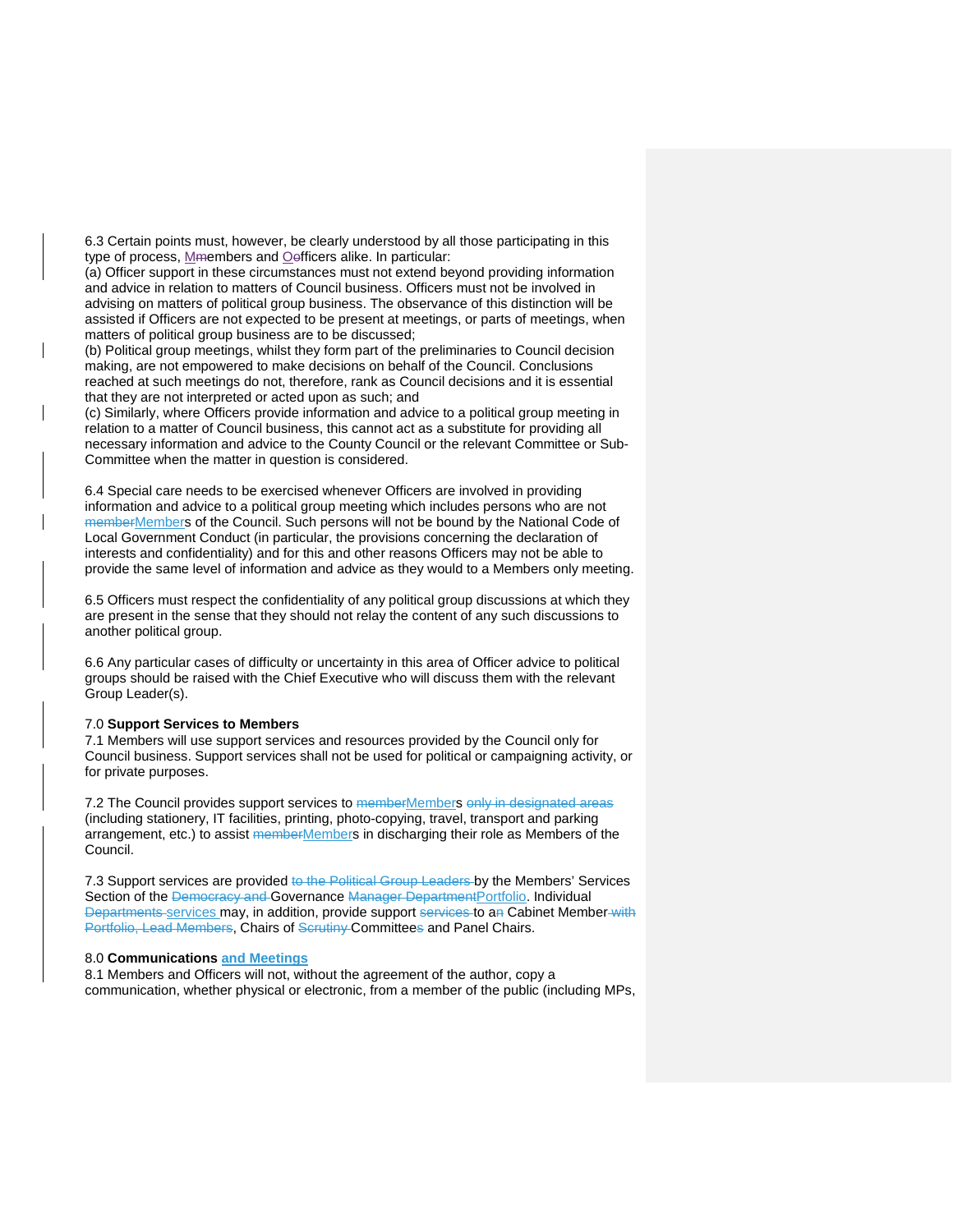AMs or MEPs) or Member to another Member or to any other third party. This is not intended to restrict the normal sharing of correspondence by Officers with each other and their managers in order to respond to and handle that communication.

8.2 Most correspondence between efficerOfficers or from efficerOfficers to Members will be open and may be copied as a part of the normal arrangements for dealing with the matter within it. Members and Officers may from time to time raise matters confidentially with each other and such confidences shall be respected.

8.3 It may be necessary or appropriate for an Officer to discuss the content of a confidential communication with another Member, particularly where political consultation is required before action is taken under Officer delegated powers. In these circumstances, the communication should not be copied or shown to another Member or the identity of the author revealed without the express permission of that author.

8.4 Official communications on behalf of the Council should normally be sent out overin the name of the appropriate Officer, rather than ever-in the name of a Member. It may be appropriate in certain circumstances (e.g. representations to a Government Minister or Assembly Secretary) for a communication to appear ever-in the name of a Member, but this should be the exception rather than the norm. Communications which, for example, create obligations or give instructions on behalf of the Council should never be sent out over in the name of a Member.

8.5 Members and Officers need to meet or speak to discuss Council business. Officers will often keep a written note of such meetings as an aide memoire. Sometimes a more formal note of the discussion will be prepared such as a confirmatory email or minutes. Such record keeping is to be expected, and is normally taken to be agreed. Covert recording of meetings or conversations should not take place.

## 9.0 **Specific Member/Officer Working Relations**

9.1 Members and Officers will not allow a working relationship to become so close or appear to be so close as to bring into question the Officer's ability to deal impartially with other memberMembers, political groups and other Officers. Where a Member and an Officer have a close relationship (whether familial, social, business, emotional etc) its existence must be declared, through the relevant process for declaring interests, so that appropriate steps can be taken to ensure that the relationship does not

- impinge upon the functioning of the Council or the exercise of council functions
- undermine or circumvent procedural safeguards
- impact upon the Council's reputation

9.2 Cabinet memberMembers with Portfolios, Lead Members and other appropriate members will are routinely be consulted by Officers, prior to making decisions under delegated powers, as required by specific requirements within the Constitution or based on the Officer's assessment of the significance of the decision.

9.3 The Cabinet Member and/or the Chair and/or the Vice-Chair of the Committee or Panel will be consulted as a part of the agenda preparation for meetings.

**Formatted:** Space After: 0 pt, Bulleted + Level: 1 + Aligned at: 0.63 cm + Indent at: 1.27 cm

Formatted: Indent: Left: 1.27 cm, Space After: 0 pt

**Formatted:** Space After: 0 pt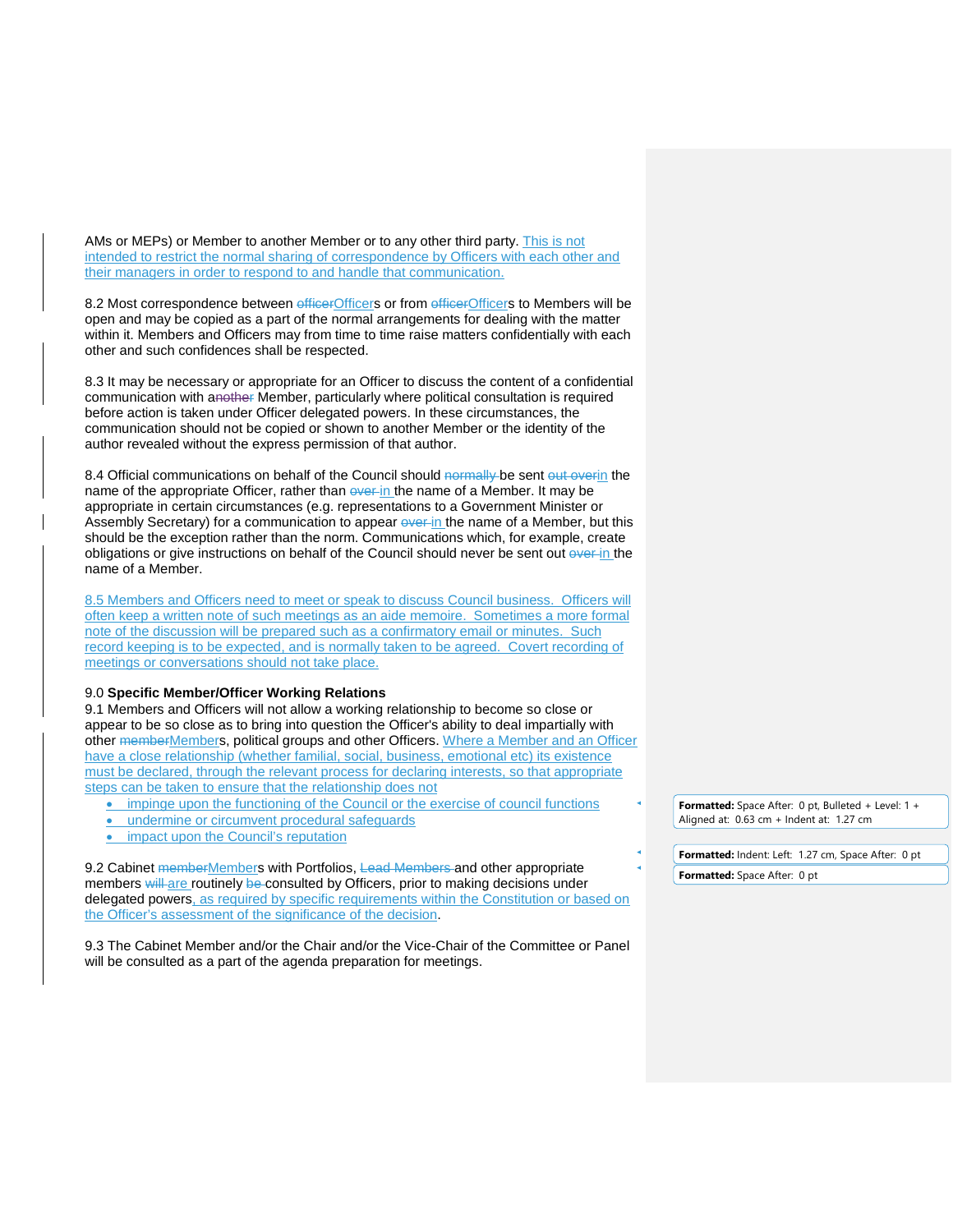9.4 Officers having delegated decision-making Authority are entitled, where considered expedient, to refer a matter to the Cabinet Committee or appropriate Sub-Committee for decision. Officers of Cabinet Management are responsible for the contents of all reports submitted in their name.

9.5 Members must acknowledge that Officers within a department are accountable to their Chief Officer. Officers should always be prepared to assist Members, but they cannot go beyond the bounds of the Authority given to them by their Chief Officer and they must not be asked to do so. Members must also recognise that Officers are bound by professional standards, codes of conduct or professional ethics and they should not be asked to go outside of the bounds set in such codes.

## 10.0 **Involvement of Ward Councillors**

10.1 Ward Members will be invited to attend any public meeting organised by the Council which relates to issues affecting their ward.

10.2 Ward Members must be appraised of local issues aeffecting their ward and involved in any public meeting or consultation exercise. They must be notified, at the outset, of any consultation on a local issue affecting their ward.

10.3 It is the responsibility of a Member who invites an Officer to a public meeting, or who is present at a public meeting to which an Officer has been invited by others, to ensure that the Officer is treated with appropriate levels of courtesy and respect by those at the meeting.

## 11.0 **Members' Access to Information and to Council Documents**

11.1 Members have legal rights to access to information and to Council documents that go beyond the rights enjoyed by members of the public. The law relating to Member's rights to information is complex and includes common law and statutory rights. The law also changes from time to time with new legislation or new case lawThe Council has agreed procedures for what information will be shared with Members. If at any time a Member believes access to information or Council documents is being denied contrary to the Member's legal rights the issue should be raised with the Monitoring Officer or a member of the Legal Servicea Senior Officer in the Legal & Democratic Services Department.

### 121.0 **Confidentiality of Reports and Correspondence**

124.1 All Chief Officers have a duty to satisfy themselves that Committee reports to which they are signatories are only classified as 'exempt information' when the statutory criteria for confidentiality are met. The Chief Executive and the Chief Officer, Governance have an overriding responsibility to determine this compliance.

124.2 Once a report has been issued within Part II of the agenda for a meeting and until a Committee decides that it should not be discussed in the absence of the press and public, Members and Officers must respect the confidentiality of the report and not disclose it to a third party.

112.3 It does not, however, follow that all the contents of the report must be regarded as secret. It may only be certain items of information or terms of negotiations that justify the inclusion of that report within Part II; other aspects may already be within the public domain or otherwise outside the definition of 'exempt'. A Member may accordingly refer to these aspects in discussions with third parties but must exercise proper care and judgement not to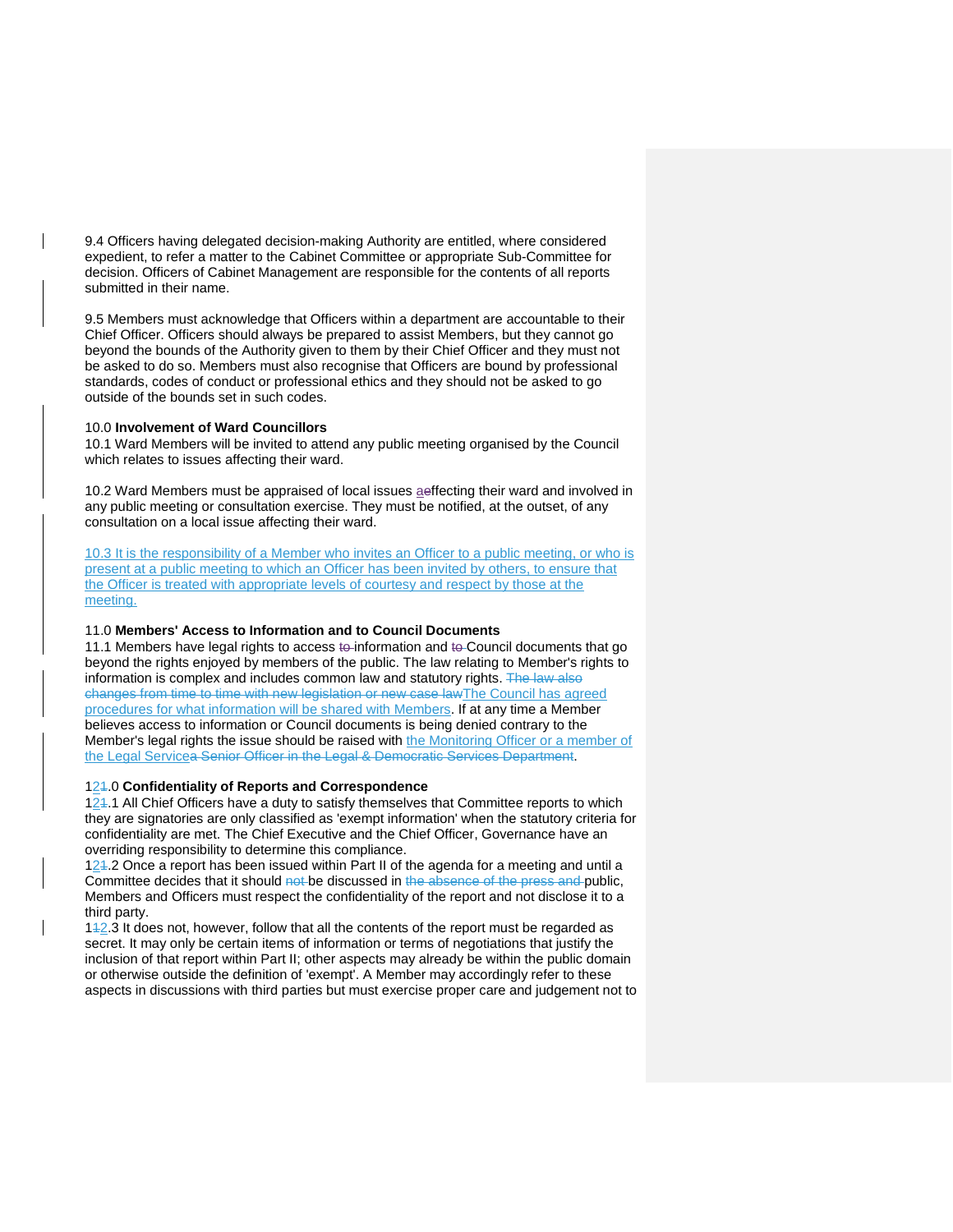reveal those elements of the paper which are protected but it will always be prudent for that Member to consult the Chief Officer, Governance before doing so.

## 123.0 **Access to Council Premises**

123.1 All Members of the Council shall be entitled to use, and have access to, any Council building or premises, when that building or the premises are open, as follows:

- a) anywhere which is open to the public;
- b) the Council Chamber and Committee Rooms for the purposes of attending and/or observing scheduled meetings of the Council, its Committees and Sub-Committees, Fora and the Cabinet (subject to any restrictions set out in the Access to Information Procedure Rules) or any public meeting held in those rooms by any other agency or body.
- c) areas set aside for the use of Members as a whole (such as the Members' Services Suite), as a group (such as group rooms), or as an individual (such as the Leader's office, Chair's parlour etc)
- d) any room to which the Member has been invited for a meeting by an Officer. e) the canteen

12.2 Subject to the provisions set out below, Members shall also be entitled to have access to any other part of any Council building or premises open to members of the public between 8.00 am and 6.00 pm.

12.3 In addition, subject to the provisions set out below, Members shall have access to the Chimney Entrance, the Canteen, the Bridge Link and the areas outside the Council Chamber and Committees Rooms between 8.00 am and 6.00 pm.

123.042 Such access is to be used for Council purposes and fulfilling the Member's role and responsibilities within the Council only. Members, when they are not acting in pursuit of their roles and duties as a Member, shall have no greater rights of access to Council buildings and premises than members of the public.

12.5 All Members shall also be entitled to access and use the facilities provided for in the Members' Services Suite between the hours of 8.00 am and 6.00 pm during weekdays (excluding bank holidays).

13.32.6 There is a general presumption that Members will not require access to Council buildings before 8.00 am or after 6.00 pmoutside of the hours 7.30 am to 7.00 pm except for scheduled or public meetings referred to in  $143.1$  above. In exceptional circumstances where a Member remains in the building beyond  $67.00$  pm, he/she must inform security of his/her presence and location and give an indication as to how long he/she intends to stay.

13.42.7 Where individual Groups have been allotted rooms for their sole use ("group rooms"), Members of that group shall be entitled to have access to the group room set aside for the use of the Group to which he or she belongs subject to any reasonable restrictions which that Group may wish to place upon access from time to time.

12.8 Any Committee Chair or Cabinet Member who has been allocated a room shall also be entitled to access to the room so allocated for the purposes of the consultation responsibilities arising under the Delegation Scheme or for any other business arising from their roles and responsibilitiess

12.9 All Members who have been invited to attend meetings elsewhere in County Hall shall be entitled to have access to all corridors, stairwells and other reception areas through

**Formatted:** Space After: 0 pt, Numbered + Level: 1 + Numbering Style: a, b, c, … + Start at: 1 + Alignment: Left + Aligned at: 0.63 cm + Indent at: 1.27 cm

**Formatted:** Space After: 0 pt

**Formatted:** Font color: Auto

**Formatted:** Space After: 0 pt, Numbered + Level: 1 + Numbering Style: a, b, c, … + Start at: 1 + Alignment: Left + Aligned at: 0.63 cm + Indent at: 1.27 cm

**Formatted:** Font color: Auto

**Formatted:** Space After: 0 pt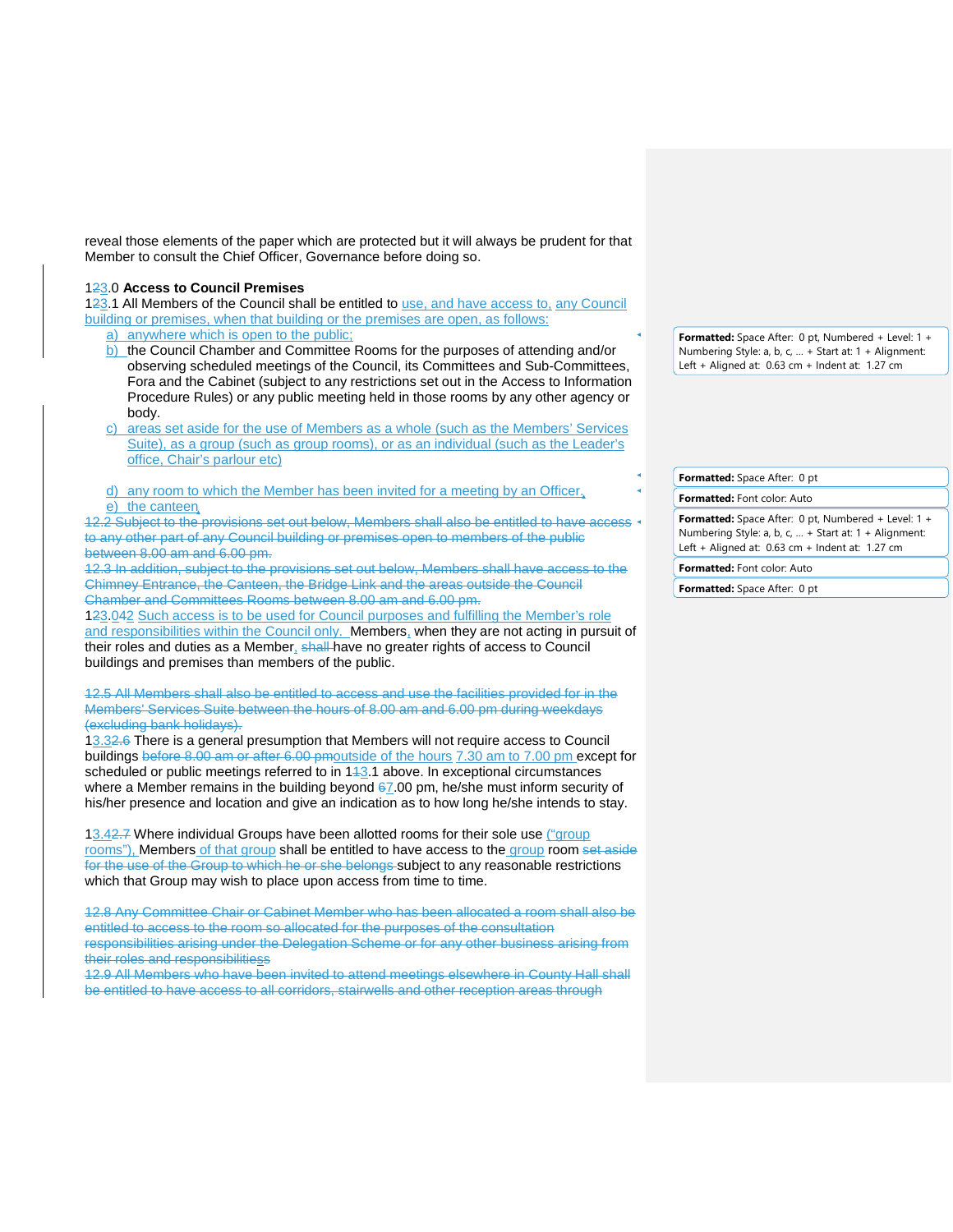which it is necessary to pass to enable them to attend. The same limitation shall apply to Committee Chairs and Cabinet Members under 121.8 above.

12.1013.05 Members shall not be entitled to enter certain restricted sensitive areas including the central computer suite, unified benefits service (including the corridor on that part of the ground floor on Phase 2), payroll, and child protection unless by invitation of the Chief Officer or a duly authorised Officer in exceptional circumstances.

12.1113.06 Subject to 13.01 and 13.05 above, there is a presumption that Members will not be entitled to enter other staff only areas in Council buildings so as to preserve the physical security of personal data under GDPR and so as to respect the fact that they are workplaces where Officers are expected to be concentrating on their duties. Members may enter such areas following express invitation to attend a meeting with an Officer, or to arrange a meeting with an Officer. authorisation by the relevant Chief Officer or someone duly authorised to give such authorisation. When seeking meetings, Members will endeavour to make appointments with Officers in advance giving them sufficient time to research the matter to be discussed. A suitable venue for the proposed meeting will be arranged at that time.

Staff only areas include individual rooms, open plan areas, management suites, internal reception areas not open to the public.

12.1213.07 In situations where Members and Officers inadvertently meet in the course of their business there should be no expectation on the part of the Member that the Officer will deal with any issue that the Member wishes to raise, unless both agree that it is an urgent issue which cannot wait for a formal appointment to be arranged.

12.13 Any contravention of the above provisions shall be reported to the Council's Monitoring Officer who will in the first instance attempt to resolve the issue appropriately. If he is unable to resolve the issue he will report the matter to the Standards Committee. He will also make an annual report to the Standards Committee on the operation of this part of the Protocol.

### **134.0 Criticism of Members and Officers**

 $1314.1$  As employer, the Council has a duty to provide and maintain a working environment which is reasonably tolerable to all employees and to protect them from unacceptable treatment and behaviour and unauthorised interference in work duties. All Members must ensure they discharge their duties as employer fairly and impartially and not do anything to undermine the relationship of mutual trust and confidence which must exist between the Council and its employees.

134.2 No public comment will be made on ongoing disciplinary proceedings as it could prejudice their outcome or breach the confidentiality that employees are entitled to expect in relation to such matters.

### **145.0 Political Group Leaders and the Chief Executive**

145.1 The Political Group Leaders and the Chief Executive will develop and conduct appropriate working relations.

154.2 Regular Briefing arrangements between the Political Group Leaders and the Chief Executive are an essential part of the democratic machinery of the Council. It is important